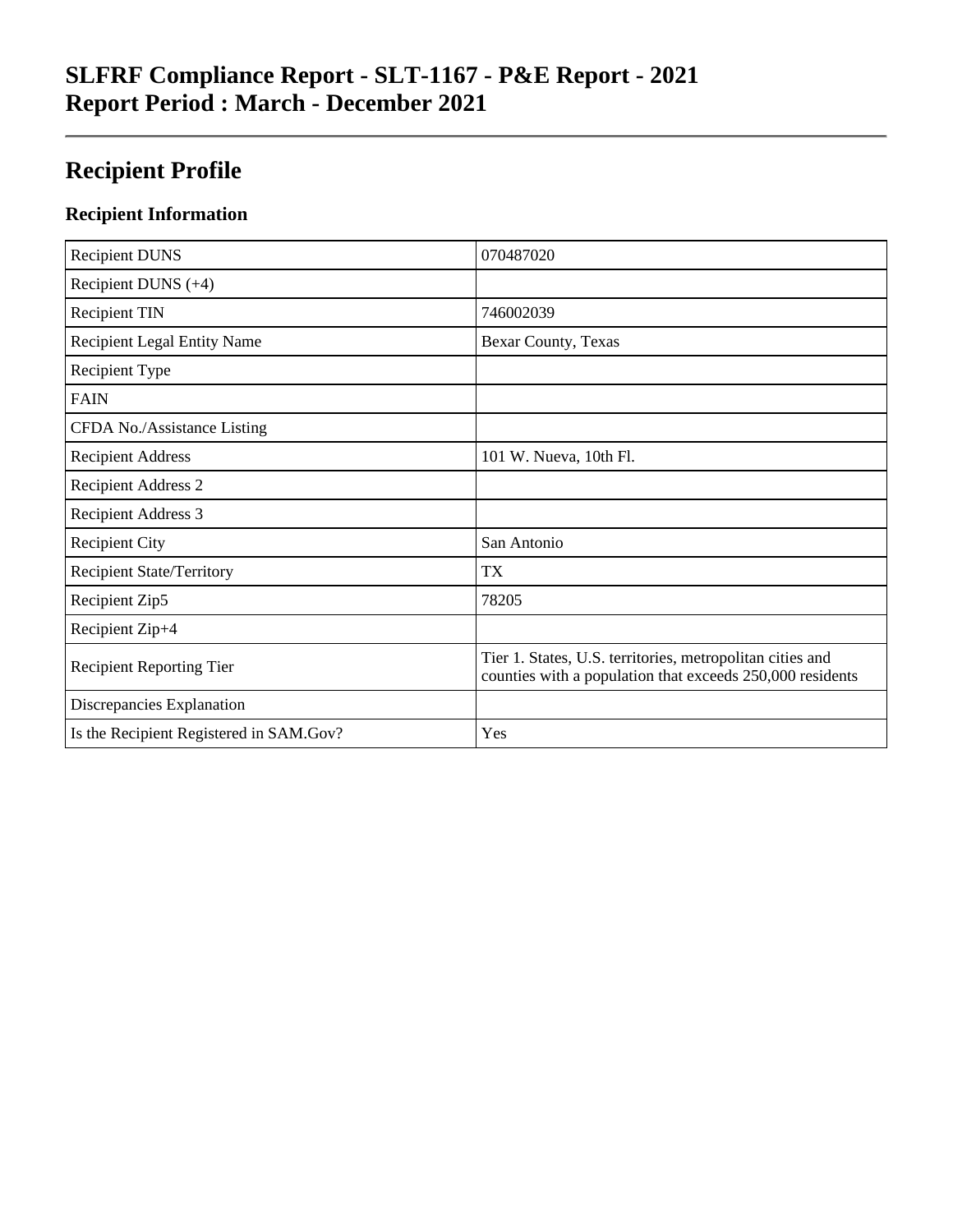# **Project Overview**

#### **Project Name: Strategic Development**

| Project Identification Number   | 04.06.2021.01                                                                                                                                                                                                                                                                               |
|---------------------------------|---------------------------------------------------------------------------------------------------------------------------------------------------------------------------------------------------------------------------------------------------------------------------------------------|
| Project Expenditure Category    | 7-Administrative and Other                                                                                                                                                                                                                                                                  |
| Project Expenditure Subcategory | 7.1-Administrative Expenses                                                                                                                                                                                                                                                                 |
| <b>Total Obligations</b>        | \$250,000.00                                                                                                                                                                                                                                                                                |
| <b>Total Expenditures</b>       | \$230,814.16                                                                                                                                                                                                                                                                                |
| <b>Project Description</b>      | Bexar County sought assistance to find the highest and best<br>use for all available federal and state resources and other<br>funding sources that can be allocated through a targeted<br>strategic response to assist with the long-term disaster and<br>economic recovery for the County. |

#### **Project Name: COVID-19 Vaccine Public Awareness Campaign - Clearchannel**

| Project Identification Number   | 08.10.2021.01                                                                                                                                                                                                                                                                                                                                                                                                                                                                                                                             |
|---------------------------------|-------------------------------------------------------------------------------------------------------------------------------------------------------------------------------------------------------------------------------------------------------------------------------------------------------------------------------------------------------------------------------------------------------------------------------------------------------------------------------------------------------------------------------------------|
| Project Expenditure Category    | 1-Public Health                                                                                                                                                                                                                                                                                                                                                                                                                                                                                                                           |
| Project Expenditure Subcategory | 1.8-Other COVID-19 Public Health Expenses (including<br>Communications, Enforcement)                                                                                                                                                                                                                                                                                                                                                                                                                                                      |
| <b>Total Obligations</b>        | \$116,756.00                                                                                                                                                                                                                                                                                                                                                                                                                                                                                                                              |
| <b>Total Expenditures</b>       | \$116,754.83                                                                                                                                                                                                                                                                                                                                                                                                                                                                                                                              |
| <b>Project Description</b>      | The County launched a targeted three-month COVID-19<br>vaccine public awareness campaign/outreach effort for<br>unincorporated Bexar County and surrounding suburban<br>cities due to rising positivity rates. Initial launch of this<br>effort included a zip code focused social media campaign;<br>33 billboard locations to run targeted information for a<br>period of three (3) months due to the area's significant rise in<br>positivity rates attributed to the Delta variant. The billboard<br>produced 47,949,569 impressions. |

### **Project Name: COVID-19 Vaccine Public Awareness Campaign - Txc Texas Creative Limited**

| Project Identification Number          | 08.10.2021.02                                                                                                                                                                                                                                                                                                                                                                                                                      |
|----------------------------------------|------------------------------------------------------------------------------------------------------------------------------------------------------------------------------------------------------------------------------------------------------------------------------------------------------------------------------------------------------------------------------------------------------------------------------------|
| <b>Project Expenditure Category</b>    | 1-Public Health                                                                                                                                                                                                                                                                                                                                                                                                                    |
| <b>Project Expenditure Subcategory</b> | 1.8-Other COVID-19 Public Health Expenses (including<br>Communications, Enforcement)                                                                                                                                                                                                                                                                                                                                               |
| <b>Total Obligations</b>               | \$202,761.47                                                                                                                                                                                                                                                                                                                                                                                                                       |
| <b>Total Expenditures</b>              | \$202,761.47                                                                                                                                                                                                                                                                                                                                                                                                                       |
| <b>Project Description</b>             | The County launched a targeted three-month COVID-19<br>vaccine public awareness campaign/outreach effort for<br>unincorporated Bexar County and surrounding suburban<br>cities due to rising positivity rates. Initial launch of this<br>effort included a zip code focused social media campaign;<br>33 billboard locations to run targeted information for a<br>period of three (3) months due to the area's significant rise in |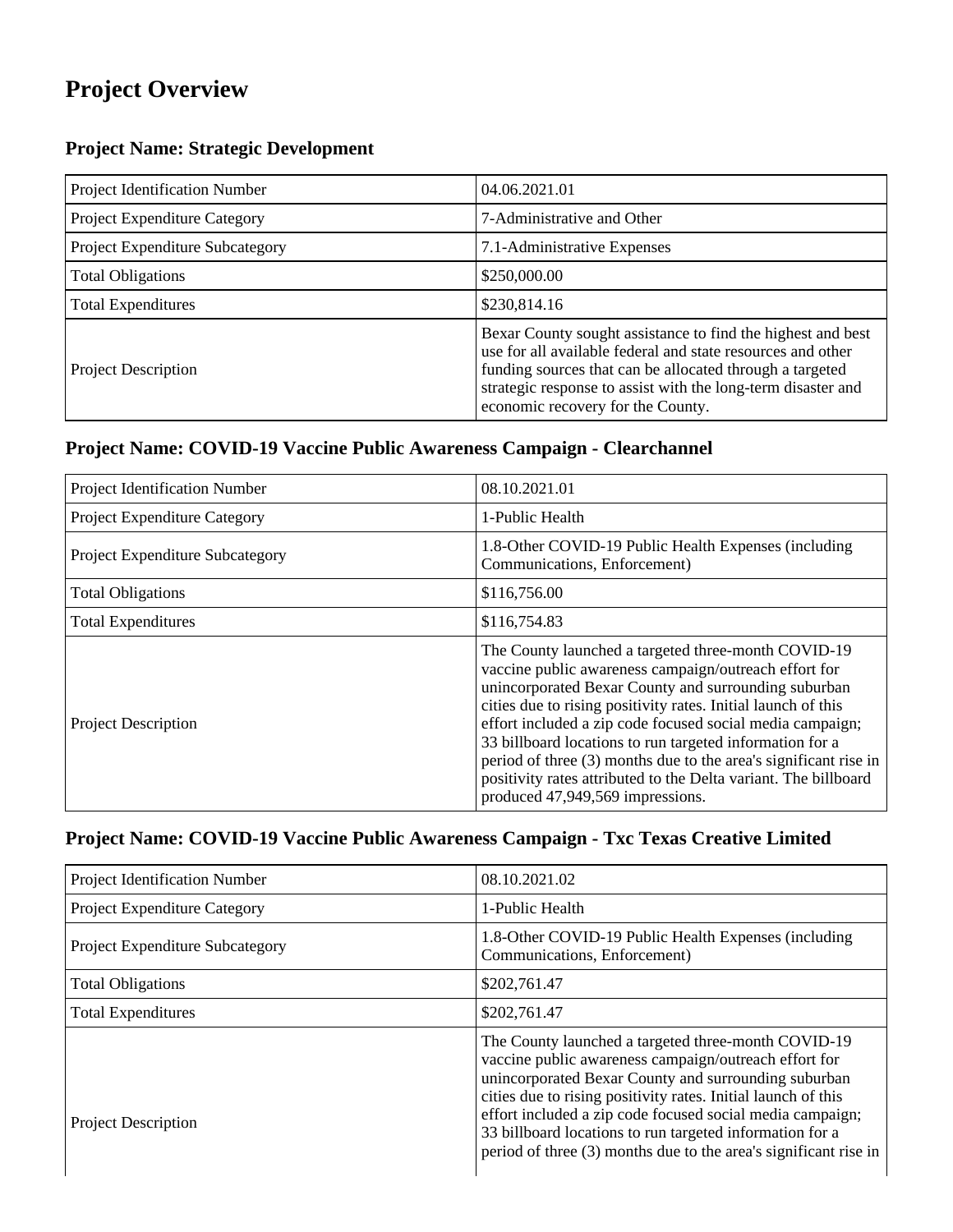#### **Project Name: Personnel - Administration**

| Project Identification Number   | 09.14.2021.01                                                                                                                                                                                                                                                                                                                                                                         |
|---------------------------------|---------------------------------------------------------------------------------------------------------------------------------------------------------------------------------------------------------------------------------------------------------------------------------------------------------------------------------------------------------------------------------------|
| Project Expenditure Category    | 1-Public Health                                                                                                                                                                                                                                                                                                                                                                       |
| Project Expenditure Subcategory | 1.9-Payroll Costs for Public Health, Safety, and Other Public<br><b>Sector Staff Resp</b>                                                                                                                                                                                                                                                                                             |
| <b>Total Obligations</b>        | \$1,796,033.00                                                                                                                                                                                                                                                                                                                                                                        |
| <b>Total Expenditures</b>       | \$4,184.99                                                                                                                                                                                                                                                                                                                                                                            |
| <b>Project Description</b>      | Salaries & Wages (Regular), Fringe Benefits. For staff<br>(Program Assistance Specialist, Supervisor Fiscal Reporting,<br>Accountant II, and Intake Worker) in the County Auditor's<br>Office, and Community & Economic Development<br>Department to assist with managing ARPA SLFRF financial<br>records, and to support programs that support the needs of<br>the county residents. |

#### **Project Name: Personnel - Social & Community Investment**

| Project Identification Number   | 09.14.2021.02                                                                                                                                                                                                                                                                                                                                                                                                                                                                                                                                                                                                                                                                                                                       |
|---------------------------------|-------------------------------------------------------------------------------------------------------------------------------------------------------------------------------------------------------------------------------------------------------------------------------------------------------------------------------------------------------------------------------------------------------------------------------------------------------------------------------------------------------------------------------------------------------------------------------------------------------------------------------------------------------------------------------------------------------------------------------------|
| Project Expenditure Category    | 1-Public Health                                                                                                                                                                                                                                                                                                                                                                                                                                                                                                                                                                                                                                                                                                                     |
| Project Expenditure Subcategory | 1.9-Payroll Costs for Public Health, Safety, and Other Public<br><b>Sector Staff Resp</b>                                                                                                                                                                                                                                                                                                                                                                                                                                                                                                                                                                                                                                           |
| <b>Total Obligations</b>        | \$15,440,887.00                                                                                                                                                                                                                                                                                                                                                                                                                                                                                                                                                                                                                                                                                                                     |
| <b>Total Expenditures</b>       | \$42,937.62                                                                                                                                                                                                                                                                                                                                                                                                                                                                                                                                                                                                                                                                                                                         |
| Project Description             | Salaries & Wages (Regular), Fringe Benefits. Planning for<br>disaster recovery<br>Program Assistance Specialists (2 positions)- Assist County<br>residents with obtaining services<br>Manager $(30\%)$ – Provide oversight and manage contracts<br>with outside agencies that support critical programs that<br>address the needs of residents within the County<br>Pretrial Bond Officer III (3 Positions) - Supervise defendants<br>on GPS conditions<br>Pretrial Bond Officer I (2 Positions) - Point of contact for<br>victims of domestic violence<br>Pretrial Supervisor - Supervisor Pretrial Bond Officers in the<br>Domestic Violence Division<br>Domestic Violence Service Positions - Backlog Project (32)<br>positions) |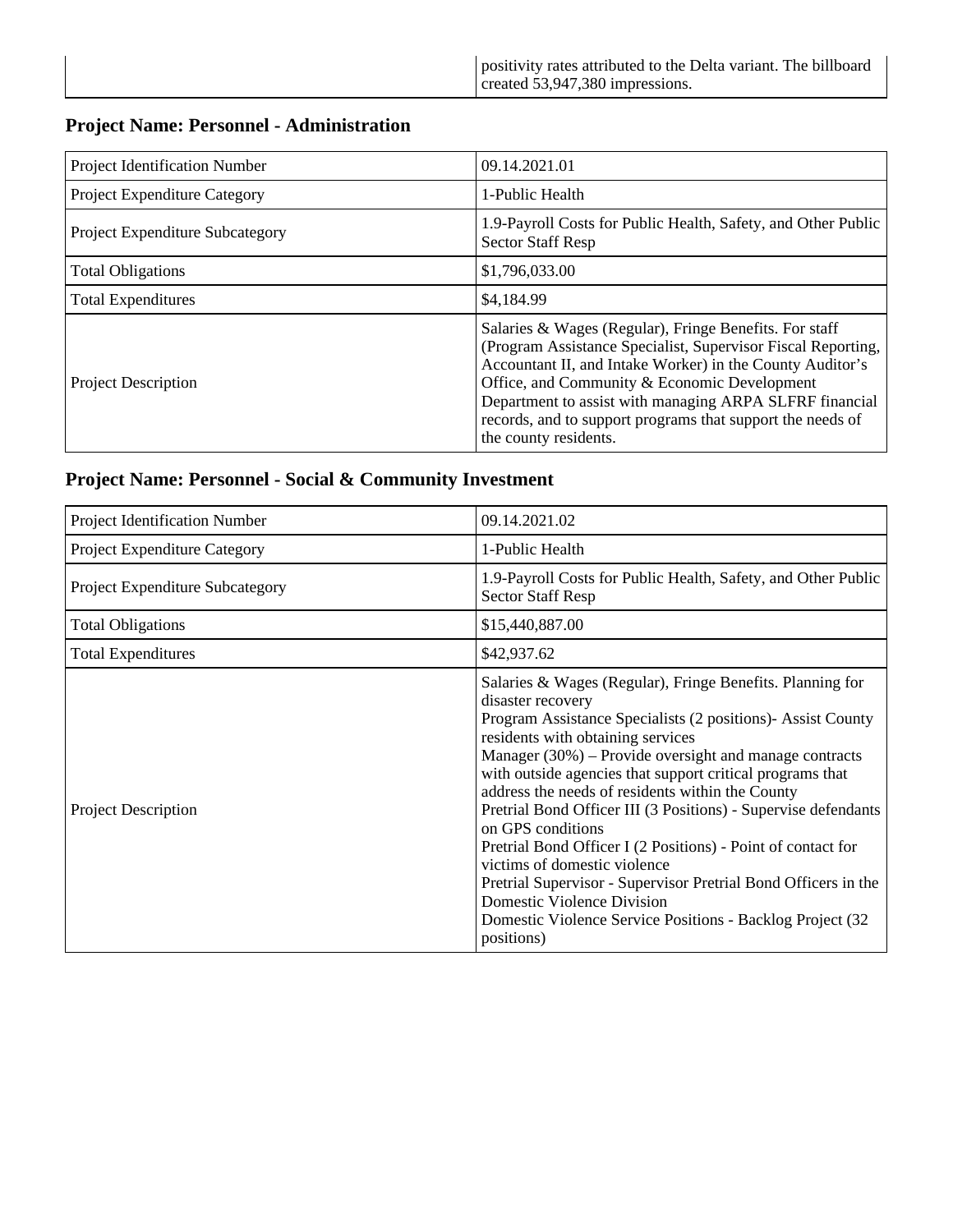# **Subrecipients**

## **Subrecipient Name: Clear Channel Outdoor, LLC**

| <b>DUNS</b>                             | 800456175          |
|-----------------------------------------|--------------------|
| DUNS $(+4)$                             |                    |
| <b>TIN</b>                              |                    |
| Type                                    |                    |
| <b>POC Email Address</b>                |                    |
| Address Line 1                          | 4830 N Loop 1604 W |
| Address Line 2                          | <b>STE 111</b>     |
| Address Line 3                          |                    |
| City                                    | San Antonio        |
| State                                   | <b>TX</b>          |
| Zip                                     | 78249              |
| $Zip+4$                                 |                    |
| Is the Recipient Registered in SAM.Gov? | Yes                |

## **Subrecipient Name: Txc Texas Creative Ltd**

| <b>DUNS</b>                             | 187177902     |
|-----------------------------------------|---------------|
| DUNS $(+4)$                             |               |
| <b>TIN</b>                              |               |
| Type                                    |               |
| <b>POC Email Address</b>                |               |
| Address Line 1                          | 334 N Park Dr |
| Address Line 2                          |               |
| Address Line 3                          |               |
| City                                    | San Antonio   |
| State                                   | <b>TX</b>     |
| Zip                                     | 78216         |
| $Zip+4$                                 |               |
| Is the Recipient Registered in SAM.Gov? | Yes           |

### **Subrecipient Name: Guidehouse Inc**

| <b>DUNS</b>              | 022582428 |
|--------------------------|-----------|
| DUNS $(+4)$              |           |
| <b>TIN</b>               |           |
| Type                     |           |
| <b>POC Email Address</b> |           |
|                          |           |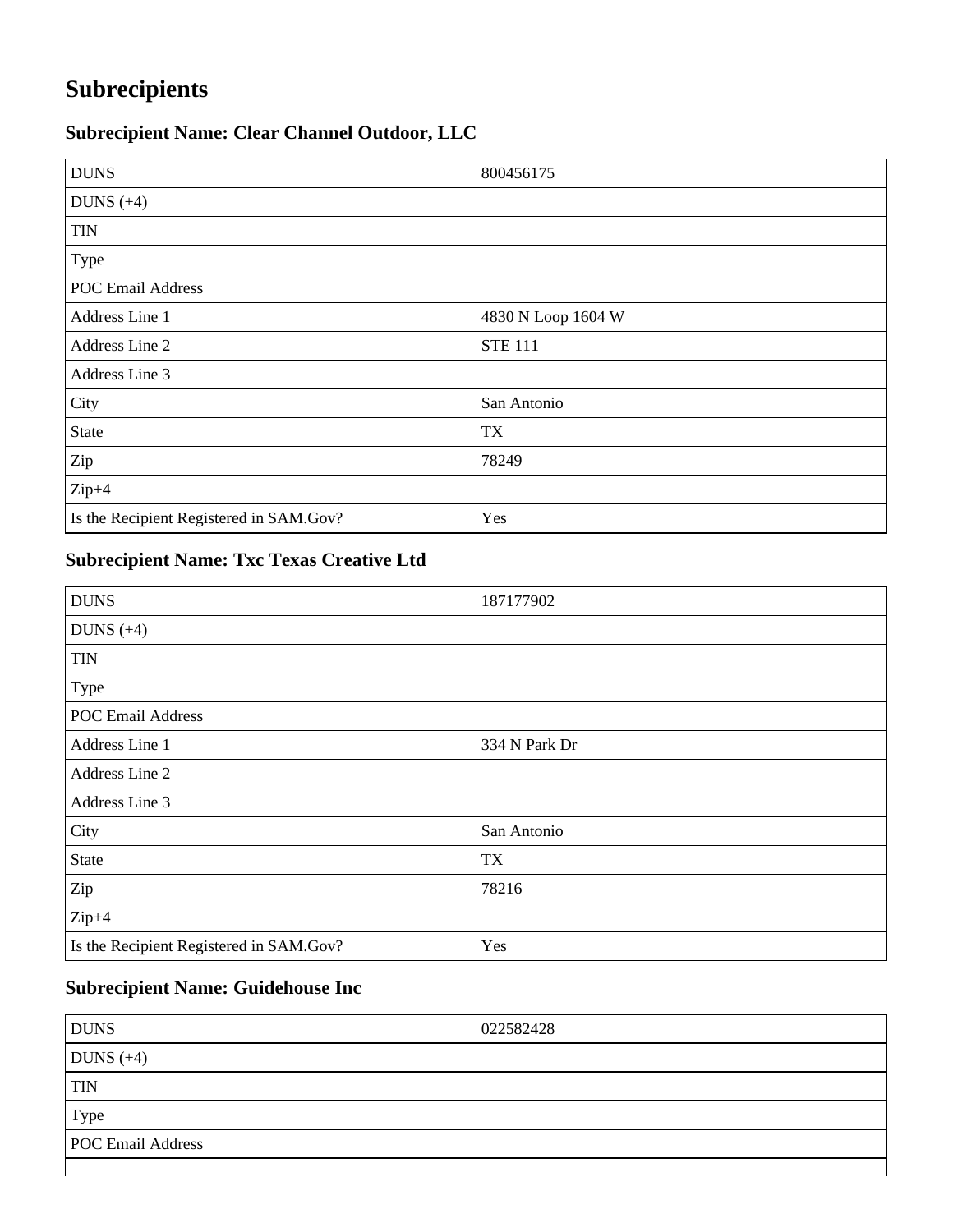| Address Line 1                          | 2941 Fairview Park Dr |
|-----------------------------------------|-----------------------|
| Address Line 2                          | Suite 501             |
| Address Line 3                          |                       |
| City                                    | Falls Church          |
| <b>State</b>                            | <b>VA</b>             |
| Zip                                     | 22042                 |
| $Zip+4$                                 |                       |
| Is the Recipient Registered in SAM.Gov? | Yes                   |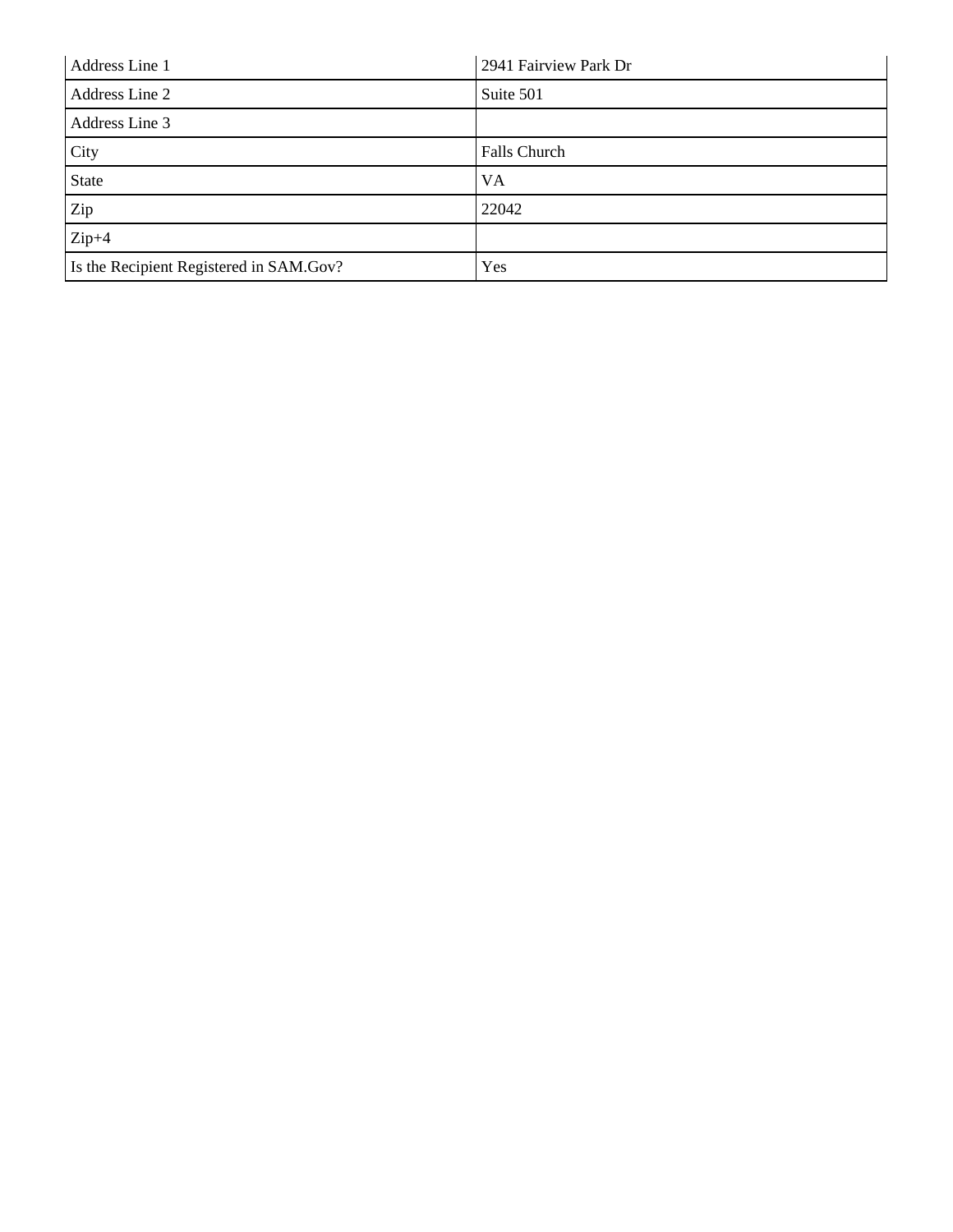# **Subawards**

#### **Subward No: 0406-2021-003**

| Subaward Type                     | <b>Contract: Purchase Order</b>                                                                                                                                                                                                                                                                                                                                                                                                                                                                                                                                                                                                                                                                                    |
|-----------------------------------|--------------------------------------------------------------------------------------------------------------------------------------------------------------------------------------------------------------------------------------------------------------------------------------------------------------------------------------------------------------------------------------------------------------------------------------------------------------------------------------------------------------------------------------------------------------------------------------------------------------------------------------------------------------------------------------------------------------------|
| Subaward Obligation               | \$250,000.00                                                                                                                                                                                                                                                                                                                                                                                                                                                                                                                                                                                                                                                                                                       |
| <b>Subaward Date</b>              | 5/13/2021                                                                                                                                                                                                                                                                                                                                                                                                                                                                                                                                                                                                                                                                                                          |
| Place of Performance Address 1    | 2941 Fairview Park Dr                                                                                                                                                                                                                                                                                                                                                                                                                                                                                                                                                                                                                                                                                              |
| Place of Performance Address 2    | Suite 501                                                                                                                                                                                                                                                                                                                                                                                                                                                                                                                                                                                                                                                                                                          |
| Place of Performance Address 3    |                                                                                                                                                                                                                                                                                                                                                                                                                                                                                                                                                                                                                                                                                                                    |
| Place of Performance City         | Falls Church                                                                                                                                                                                                                                                                                                                                                                                                                                                                                                                                                                                                                                                                                                       |
| <b>Place of Performance State</b> | <b>VA</b>                                                                                                                                                                                                                                                                                                                                                                                                                                                                                                                                                                                                                                                                                                          |
| Place of Performance Zip          | 22042                                                                                                                                                                                                                                                                                                                                                                                                                                                                                                                                                                                                                                                                                                              |
| Place of Performance Zip+4        |                                                                                                                                                                                                                                                                                                                                                                                                                                                                                                                                                                                                                                                                                                                    |
| Description                       | "Bexar County sought assistance to find the highest and best<br>use for all available federal and state resources and other<br>funding sources that can be allocated through a targeted<br>strategic response to assist with the long-term disaster and<br>economic recovery for the County. Original tasks include: 1.<br>Conducting revenue loss analysis 2. Providing technical<br>assistance for funding guidance, program/expense eligibility,<br>coordination of benefits and prevention of duplication of<br>benefits 3. Supporting the portfolio strategy to maximize<br>revenue and allowable reimbursements/expenditures for the<br>response forth COVID-19 pandemic and subsequent<br>economic impacts" |
| Subrecipient                      | Guidehouse Inc                                                                                                                                                                                                                                                                                                                                                                                                                                                                                                                                                                                                                                                                                                     |
| Period of Performance Start       | 5/13/2021                                                                                                                                                                                                                                                                                                                                                                                                                                                                                                                                                                                                                                                                                                          |
| Period of Performance End         | 7/5/2021                                                                                                                                                                                                                                                                                                                                                                                                                                                                                                                                                                                                                                                                                                           |

#### **Subward No: 2021-789299**

| Subaward Type                  | Contract: Purchase Order                                                                                                                                               |
|--------------------------------|------------------------------------------------------------------------------------------------------------------------------------------------------------------------|
| <b>Subaward Obligation</b>     | \$116,756.00                                                                                                                                                           |
| <b>Subaward Date</b>           | 8/10/2021                                                                                                                                                              |
| Place of Performance Address 1 | 4830 N Loop 1604 W STE 111                                                                                                                                             |
| Place of Performance Address 2 |                                                                                                                                                                        |
| Place of Performance Address 3 |                                                                                                                                                                        |
| Place of Performance City      | San Antonio                                                                                                                                                            |
| Place of Performance State     | TX                                                                                                                                                                     |
| Place of Performance Zip       | 78249                                                                                                                                                                  |
| Place of Performance Zip+4     |                                                                                                                                                                        |
|                                | "The County launched a targeted three-month COVID-19"<br>vaccine public awareness campaign/outreach effort for<br>unincorporated Bexar County and surrounding suburban |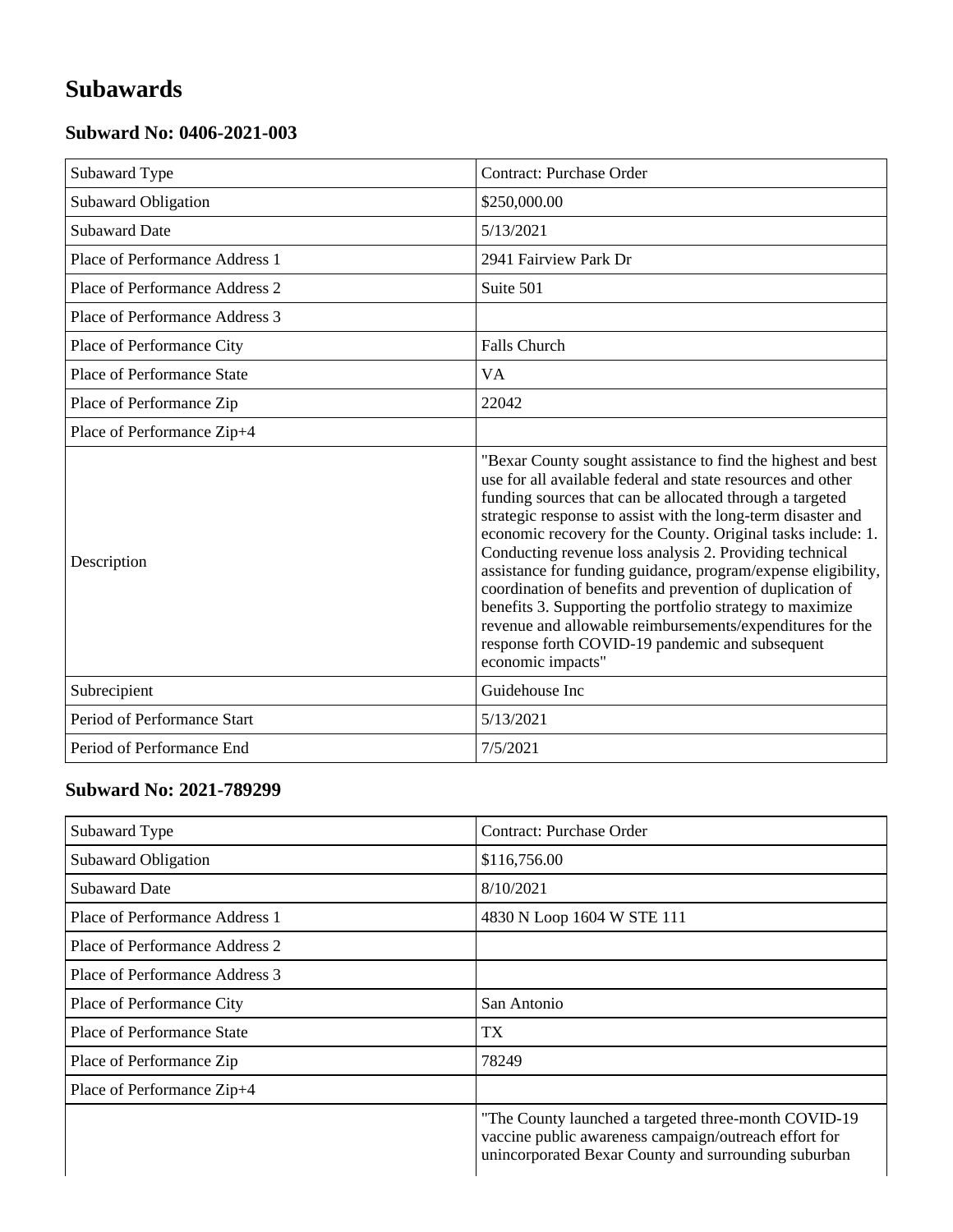| Description                 | cities due to rising positivity rates. Initial launch of this<br>effort included a zip code focused social media campaign;<br>33 billboard locations to run targeted information for a<br>period of three (3) months due to the area's significant rise in<br>positivity rates attributed to the Delta variant. The billboard<br>produced 47,949,569 impressions. " |
|-----------------------------|---------------------------------------------------------------------------------------------------------------------------------------------------------------------------------------------------------------------------------------------------------------------------------------------------------------------------------------------------------------------|
| Subrecipient                | Clear Channel Outdoor, LLC                                                                                                                                                                                                                                                                                                                                          |
| Period of Performance Start | 8/23/2021                                                                                                                                                                                                                                                                                                                                                           |
| Period of Performance End   | 11/14/2021                                                                                                                                                                                                                                                                                                                                                          |

#### **Subward No: 2021-187177902**

| Subaward Type                     | Contract: Purchase Order                                                                                                                                                                                                                                                                                                                                                                                                                                                                                                                   |
|-----------------------------------|--------------------------------------------------------------------------------------------------------------------------------------------------------------------------------------------------------------------------------------------------------------------------------------------------------------------------------------------------------------------------------------------------------------------------------------------------------------------------------------------------------------------------------------------|
| Subaward Obligation               | \$202,761.47                                                                                                                                                                                                                                                                                                                                                                                                                                                                                                                               |
| <b>Subaward Date</b>              | 8/10/2021                                                                                                                                                                                                                                                                                                                                                                                                                                                                                                                                  |
| Place of Performance Address 1    | 334 N Park Dr                                                                                                                                                                                                                                                                                                                                                                                                                                                                                                                              |
| Place of Performance Address 2    |                                                                                                                                                                                                                                                                                                                                                                                                                                                                                                                                            |
| Place of Performance Address 3    |                                                                                                                                                                                                                                                                                                                                                                                                                                                                                                                                            |
| Place of Performance City         | San Antonio                                                                                                                                                                                                                                                                                                                                                                                                                                                                                                                                |
| <b>Place of Performance State</b> | TX <sup>-</sup>                                                                                                                                                                                                                                                                                                                                                                                                                                                                                                                            |
| Place of Performance Zip          | 78216                                                                                                                                                                                                                                                                                                                                                                                                                                                                                                                                      |
| Place of Performance Zip+4        |                                                                                                                                                                                                                                                                                                                                                                                                                                                                                                                                            |
| Description                       | "The County launched a targeted three-month COVID-19<br>vaccine public awareness campaign/outreach effort for<br>unincorporated Bexar County and surrounding suburban<br>cities due to rising positivity rates. Initial launch of this<br>effort included a zip code focused social media campaign;<br>33 billboard locations to run targeted information for a<br>period of three (3) months due to the area's significant rise in<br>positivity rates attributed to the Delta variant. The billboard<br>created 53,947,380 impressions." |
| Subrecipient                      | Txc Texas Creative Ltd                                                                                                                                                                                                                                                                                                                                                                                                                                                                                                                     |
| Period of Performance Start       | 8/23/2021                                                                                                                                                                                                                                                                                                                                                                                                                                                                                                                                  |
| Period of Performance End         | 11/14/2021                                                                                                                                                                                                                                                                                                                                                                                                                                                                                                                                 |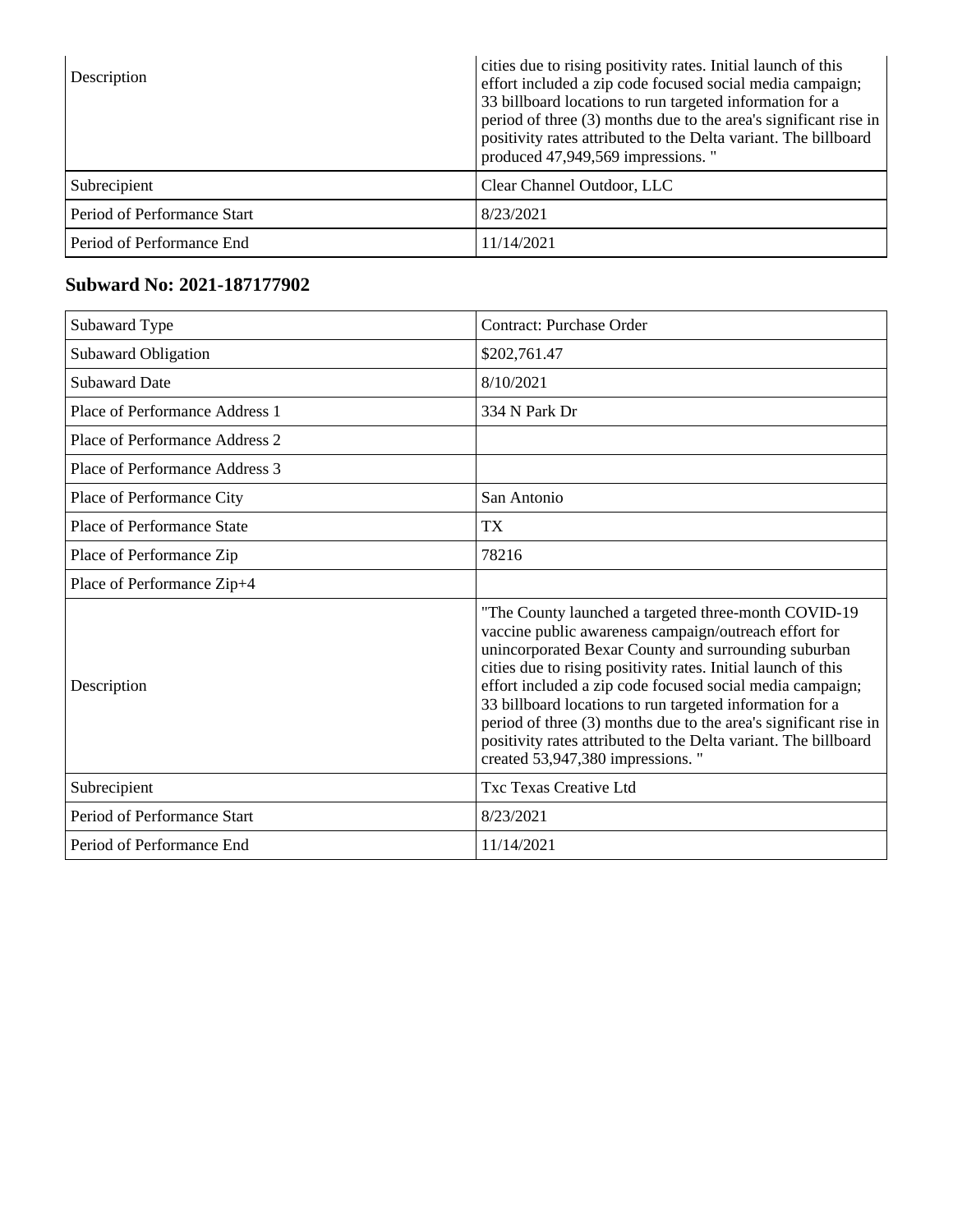# **Expenditures**

### **Aggregate Expenditures more than \$50,000**

### **Expenditure: EN-00056831**

| Project Name                | <b>Strategic Development</b> |
|-----------------------------|------------------------------|
| Subaward ID                 |                              |
| Subaward No                 |                              |
| Subaward Type               |                              |
| Subrecipient Name           |                              |
| <b>Expenditure Start</b>    | 4/6/2021                     |
| <b>Expenditure End</b>      | 7/5/2021                     |
| <b>Expenditure Amount</b>   | \$230,814.16                 |
| <b>Expenditure Category</b> |                              |

## **Expenditure: EN-00056829**

| Project Name                | COVID-19 Vaccine Public Awareness Campaign -<br>Clearchannel |
|-----------------------------|--------------------------------------------------------------|
| Subaward ID                 |                                                              |
| Subaward No                 |                                                              |
| Subaward Type               |                                                              |
| Subrecipient Name           |                                                              |
| <b>Expenditure Start</b>    | 8/23/2021                                                    |
| <b>Expenditure End</b>      | 11/14/2021                                                   |
| <b>Expenditure Amount</b>   | \$116,754.83                                                 |
| <b>Expenditure Category</b> |                                                              |

## **Expenditure: EN-00056830**

| Project Name              | COVID-19 Vaccine Public Awareness Campaign - Txc<br><b>Texas Creative Limited</b> |
|---------------------------|-----------------------------------------------------------------------------------|
| Subaward ID               |                                                                                   |
| Subaward No               |                                                                                   |
| Subaward Type             |                                                                                   |
| <b>Subrecipient Name</b>  |                                                                                   |
| <b>Expenditure Start</b>  | 8/23/2021                                                                         |
| <b>Expenditure End</b>    | 11/14/2021                                                                        |
| <b>Expenditure Amount</b> | \$202,761.47                                                                      |
|                           |                                                                                   |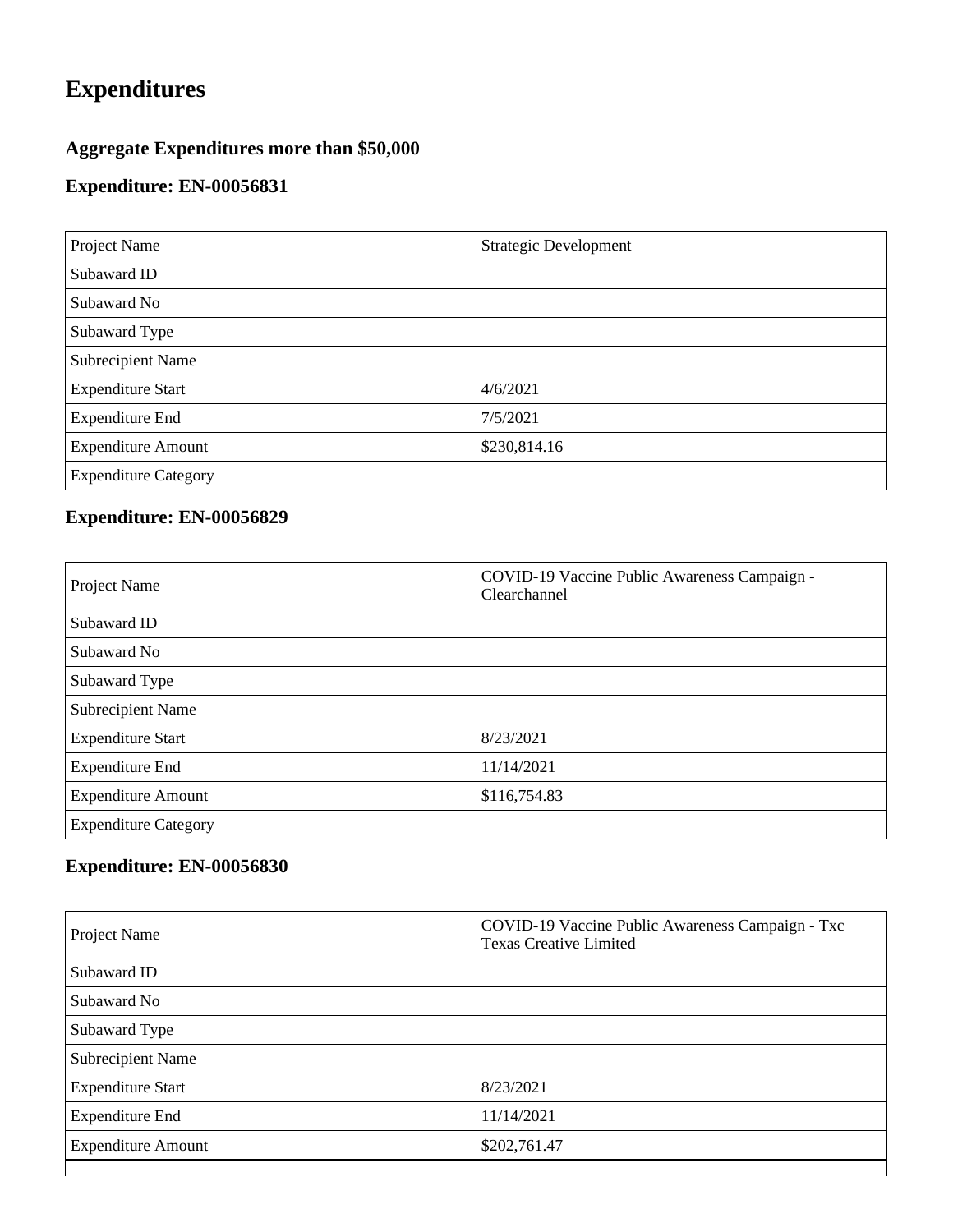### **Aggregate Disbursements to Individuals**

Expenditure: EN-00088144

| <b>Project Name</b>                      | Personnel - Administration |
|------------------------------------------|----------------------------|
| <b>Expenditure Category</b>              |                            |
| Total Quarterly Expenditure Amount       | \$4,184.99                 |
| <b>Total Quarterly Obligation Amount</b> | \$1,796,033.00             |

#### Expenditure: EN-00088152

| <b>Project Name</b>                      | Personnel - Social & Community Investment |
|------------------------------------------|-------------------------------------------|
| <b>Expenditure Category</b>              |                                           |
| Total Quarterly Expenditure Amount       | \$42,937.62                               |
| <b>Total Quarterly Obligation Amount</b> | \$15,440,887.00                           |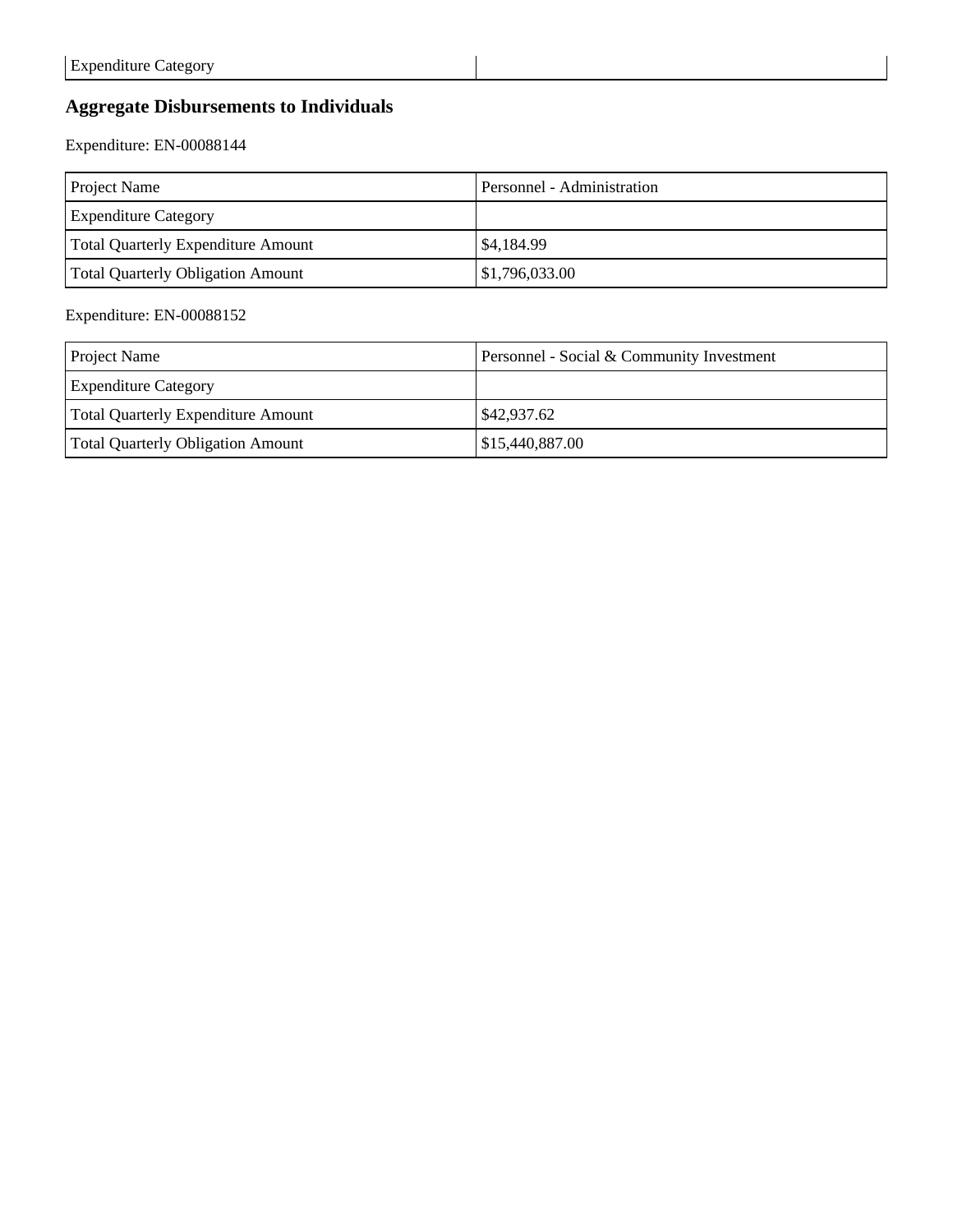# **Report**

## **Federal Financial Reporting**

| <b>Base Year General Revenue</b>                                                                        | \$641,038,456.00                                                                                                                                                                                                                                                                                                                                                                                                                                               |
|---------------------------------------------------------------------------------------------------------|----------------------------------------------------------------------------------------------------------------------------------------------------------------------------------------------------------------------------------------------------------------------------------------------------------------------------------------------------------------------------------------------------------------------------------------------------------------|
| <b>Fiscal Year End Date</b>                                                                             | 9/30/2019                                                                                                                                                                                                                                                                                                                                                                                                                                                      |
| Growth Adjustment Used                                                                                  | 6.500%                                                                                                                                                                                                                                                                                                                                                                                                                                                         |
| Actual General Revenue as of 12 months ended December<br>31, 2020                                       | \$629,530,185.00                                                                                                                                                                                                                                                                                                                                                                                                                                               |
| Estimated Revenue Loss Due to Covid-19 Public Health<br>Emergency as of December 31, 2020               | \$53,096,403.00                                                                                                                                                                                                                                                                                                                                                                                                                                                |
| Were Fiscal Recovery Funds used to make a deposit into a<br>pension fund?                               | No                                                                                                                                                                                                                                                                                                                                                                                                                                                             |
| Please provide an explanation of how revenue replacement<br>funds were allocated to government services | As reported in our Recovery Report, Bexar County has<br>calculated their 2020 revenue loss, based on the Treasury<br>provided calculation and is still planning the most effective<br>way to utilize these funds for the provision of government<br>services. As the normal budget process is underway, the<br>County will make decision on these funds in the coming<br>months and will update future Recovery Reports. These<br>funds are not yet allocated. |

## **Questions on Equity and Evidence**

| 1. Do you have a learning agenda, evidence-building plan, or<br>another strategic approach to using evidence and evaluation<br>for the spending outlined in your Recovery Plan?               |  |
|-----------------------------------------------------------------------------------------------------------------------------------------------------------------------------------------------|--|
| 1. If Yes, Please provide a link                                                                                                                                                              |  |
| 2. Do the performance metrics for the projects listed in the<br>Recovery Plan include data disaggregated by race, ethnicity,<br>gender, income, and other relevant factors?                   |  |
| 3. Do you have a full Community Engagement Plan that<br>accompanies the community engagement activities outlined<br>in your Recovery Plan?                                                    |  |
| 3. If Yes, Please provide a link                                                                                                                                                              |  |
| 4. Do you have a public awareness campaign or other<br>planned dissemination activities to make residents and<br>businesses aware of the SLFRF supported projects from<br>your Recovery Plan? |  |
| 4. If Yes, Please describe in 1-2 sentences and provide a<br>link.                                                                                                                            |  |
| 5. What is the total number of performance indicators across<br>all projects in your Recovery Plan (including mandatory<br>performance indicators)?                                           |  |